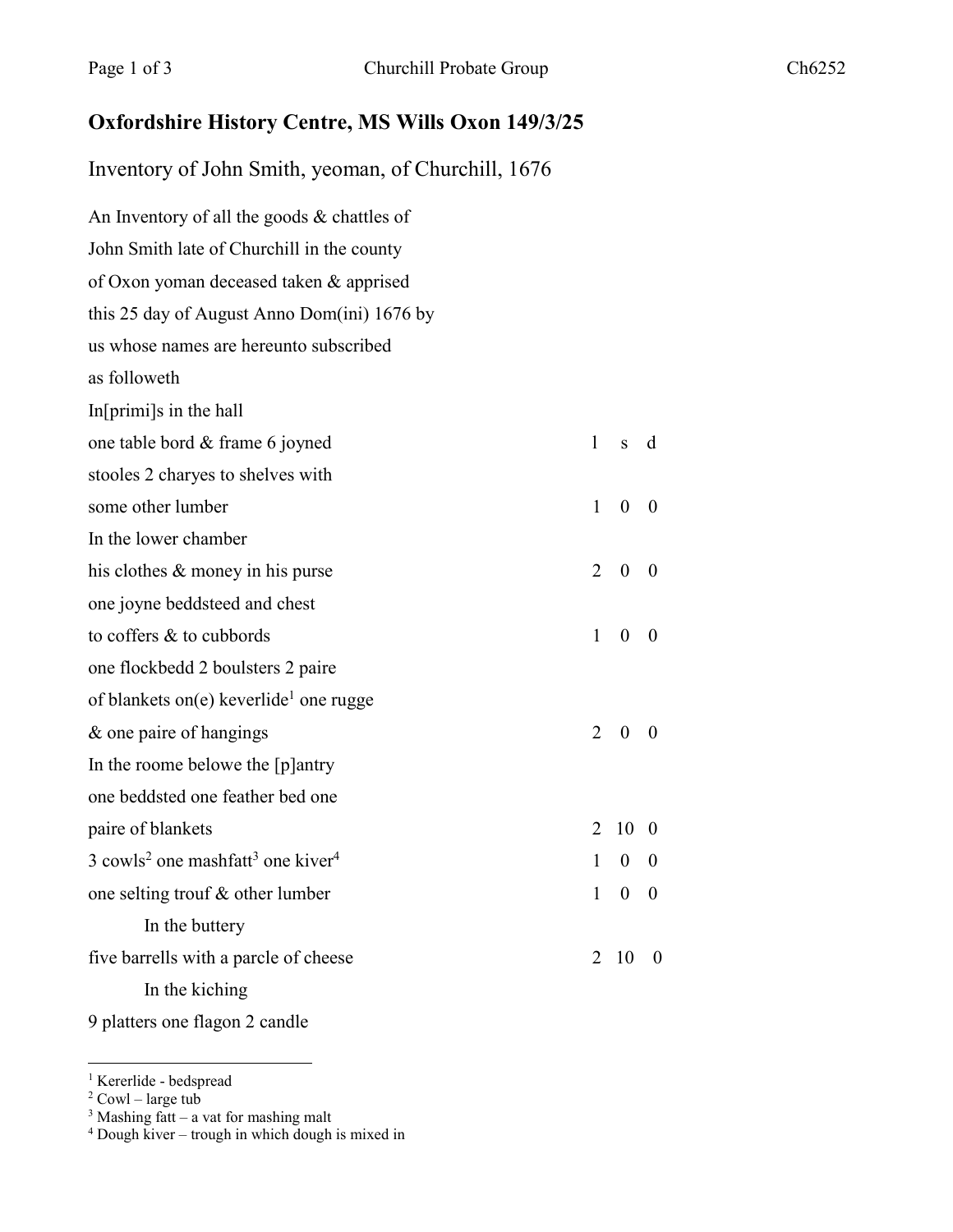| sticks with other small pautter <sup>5</sup>            | 1            | $\boldsymbol{0}$ | $\boldsymbol{0}$        |
|---------------------------------------------------------|--------------|------------------|-------------------------|
| 3 bras poots 2 kettles one bras pann                    |              |                  |                         |
| with a furnace                                          | 5            | $\boldsymbol{0}$ | $\boldsymbol{0}$        |
| one malt mill one Cheesepress one                       |              |                  |                         |
| doug kever with other lumber                            | $\mathbf{1}$ | $\boldsymbol{0}$ | $\theta$                |
| In the Chamber                                          |              |                  |                         |
| 5 q[uar]t of poulse one q(uar)t of                      |              |                  |                         |
| malt 6 strik <sup>6</sup> of wh[e]at with sume linn[en] | 6            | $\theta$         | $\theta$                |
| 7 paire of sheets 3 pillowbers <sup>7</sup> to bord     |              |                  |                         |
| Clothes 15 napkins with other small linning             | 5            | $\boldsymbol{0}$ | $\theta$                |
| In the backside                                         |              |                  |                         |
| one uting <sup>8</sup> stone one horse trough           | $\theta$     | 15               | $\theta$                |
| 3 horses                                                | 12           | $\boldsymbol{0}$ | $\theta$                |
| 6 cowes                                                 | 17           | $\boldsymbol{0}$ | $\boldsymbol{0}$        |
| 5 piges                                                 |              | 2 10             | $\bf{0}$                |
| the crope of corne                                      | 40           | $0\quad 0$       |                         |
| one rick of hay & a rick of meined foder                | 8            | $\overline{0}$   | $\overline{\mathbf{0}}$ |
| one longe Cart one Dung Cart one plow                   |              |                  |                         |
| 4 harrose 4 paire of geres <sup>9</sup> with other      |              |                  |                         |
| Impliments of husbandry                                 | 6            | $\theta$         | $\theta$                |
| wood with sume other lumber                             | $\mathbf{1}$ | $\boldsymbol{0}$ | $\theta$                |
| In ready money & depts.                                 | 31           | 13               | $\bf{0}$                |
|                                                         |              | $-5$             | $\mathbf{d}$            |
|                                                         | 148          | 18               | $\boldsymbol{0}$        |
| John Hacker                                             |              |                  |                         |

Neheimiah Norgrove

20 Oct 1676

 <sup>5</sup> Pewter

<sup>6</sup> Strike – measure of corn

 $7$  Pillow bere – pillow case

 $8$  Uting stone – like a mill stone

 $9$  Gear – equipment especially horse or ploughing tackle